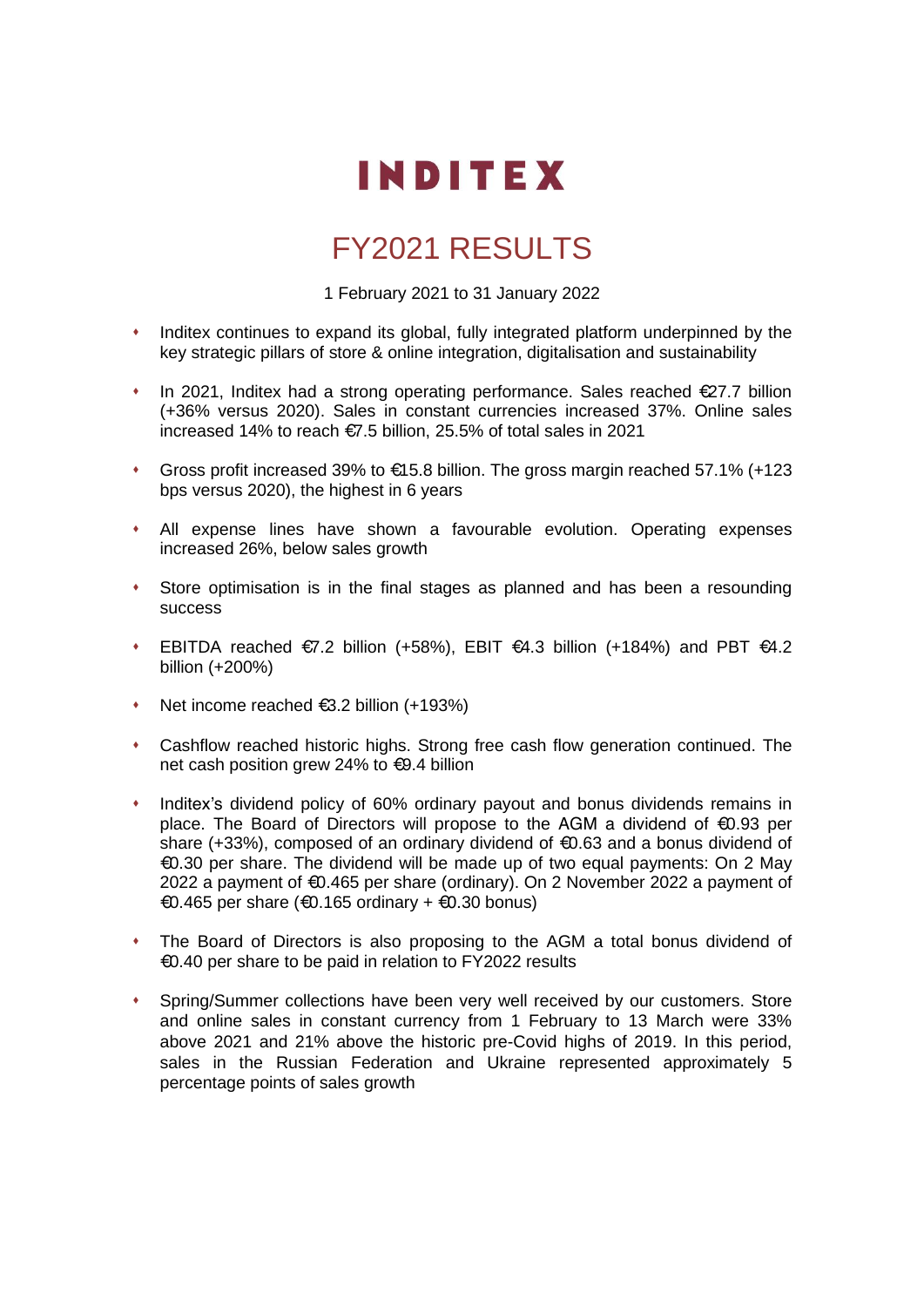## Performance in FY2021

Inditex continues to expand its global, fully integrated platform underpinned by the key strategic pillars of store & online integration, digitalisation and sustainability.

In 2021, Inditex had a strong operating performance. The year was defined by a progressive normalisation of sales and our strong differentiation. The table below shows the full year results:

| $\epsilon$ million | 2021   | 21/20 |
|--------------------|--------|-------|
| Net sales          | 27,716 | 36%   |
| Gross margin       | 15,814 | 39%   |
| <b>EBITDA</b>      | 7,183  | 58%   |
| Net income         | 3.243  | 193%  |

Net sales reached €27.7 billion, +36% versus 2020. Sales in constant currencies increased 37%. To provide a better comparison with pre-Covid levels, sales in constant currency grew 3% versus 2019 (-2% in 1H and +7.5% in 2H).

The sales volumes were achieved with 5% less stores in operation versus 2020 (13% less versus 2019). The store optimisation programme has therefore been a resounding success.

The following graph illustrates the sales growth versus 2019.



\*In this period, sales in the Russian Federation and Ukraine represented approximately 5 ppt of sales growth

In 1Q2021, with 24% of trading hours still unavailable due to restrictions, Inditex's sales trends improved markedly due to healthy store sales productivity and online sales growth.

With a more normalised trading environment in 2Q2021 and 3Q2021, sales, PBT and net income reached record highs. It is especially noteworthy that store sales in 3Q2021 increased versus the record levels set in 2019, with 11% fewer stores in operation.

This performance continued going into 4Q2021. However, the final part of the year was impacted significantly by the decrease in store traffic due to the spread of the Omicron variant, restrictions in most markets and lockdowns in Austria, The Netherlands, Germany, Japan, China and the Philippines.

The sudden drop in store sales generated a one-off impact of €400 million in 4Q2021. The impact on the gross profit due to increased markdowns as a result of the outbreak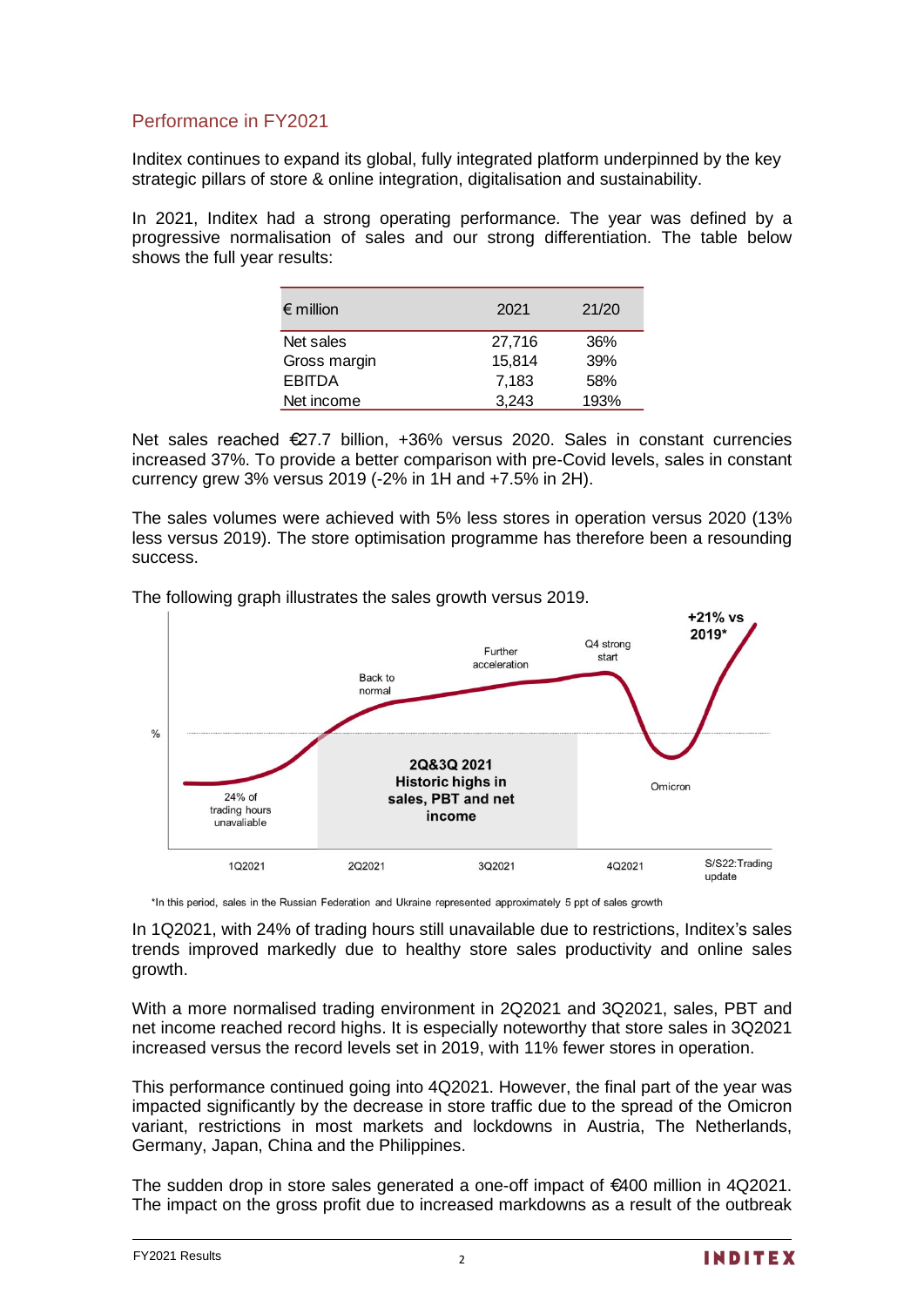was approximately €210 million. Due to the sudden drop in store sales, it was difficult to compensate the incremental store expenses associated with the Christmas season and the additional costs linked to increased online sales. The impact from this was a further €190 million.

Following a decrease in the cases of the Omicron variant and the end of restrictions, the start of the Spring/Summer season 2022 has returned to the previous positive patterns.

### Global Online

Online sales came to  $\epsilon$ 7.5 billion and grew 14% to reach 25.5% of total sales. Customer engagement remains very high. Active App's reached 146 million. Online visits in FY2021 have grown 13% to 6.2 billion visits. The Group has 228 million followers on social media.



The RFID and SINT programmes have now been fully rolled out in all concepts. This has allowed Inditex to transition into a company that is more responsive, adaptable, and agile. The migration to the Inditex Open Platform (IOP) is now complete.

Store & Online sales by geographical area are shown in the table below:

| Area            | 2021   | 2020   |
|-----------------|--------|--------|
| Europe ex-Spain | 48.4%  | 48.7%  |
| Asia & RoW      | 19.7%  | 23.2%  |
| Spain           | 14.4%  | 14.6%  |
| America         | 17.5%  | 13.5%  |
| Total           | 100.0% | 100.0% |

In 2021, the USA became the largest market for Inditex after Spain.

Net sales by concept are shown in the table below: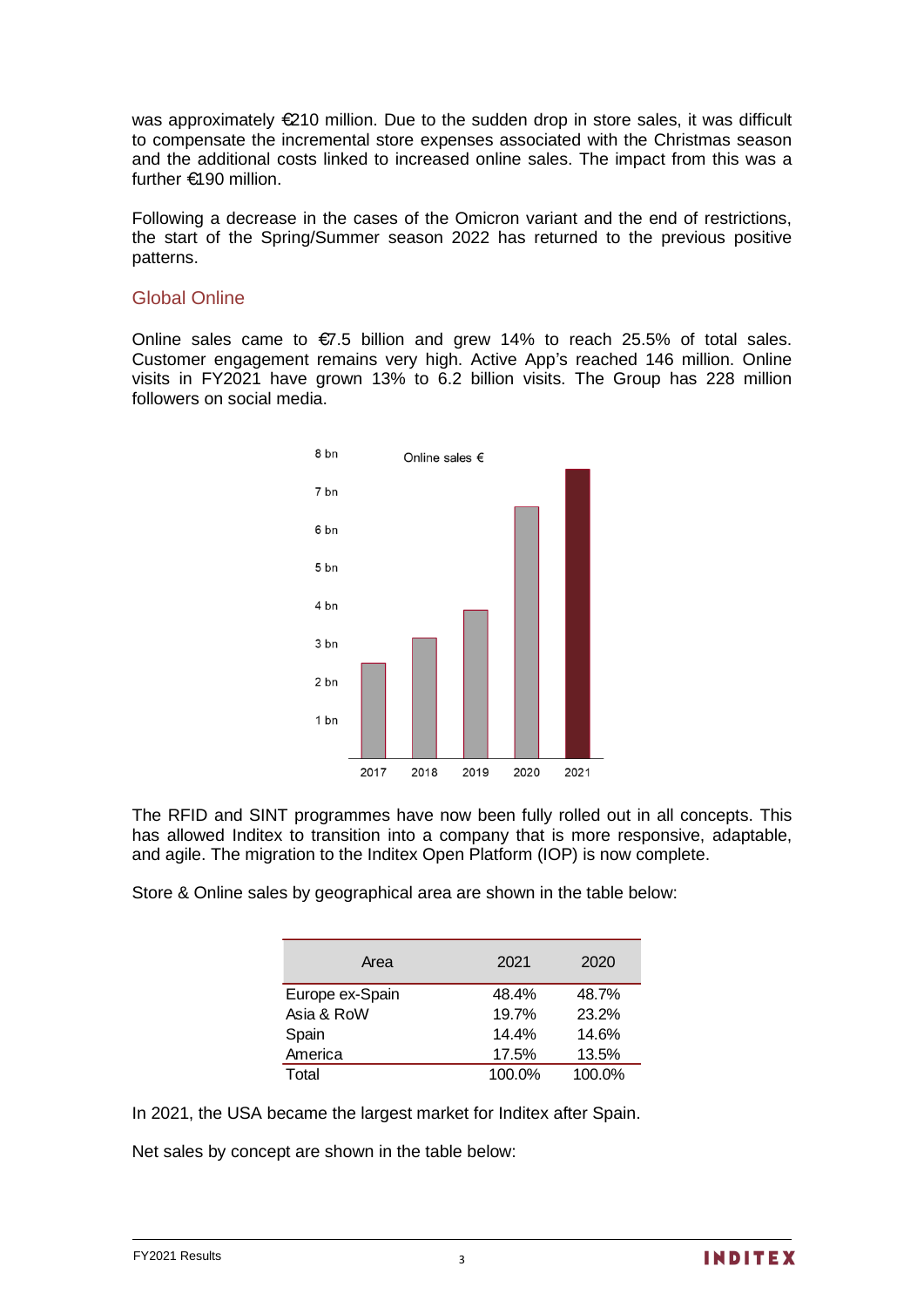| Concept                   | 2021   | 2020   | 21/20 |
|---------------------------|--------|--------|-------|
| Zara (Zara and Zara Home) | 19,586 | 14,129 | 39%   |
| Pull&Bear                 | 1,876  | 1,425  | 32%   |
| Massimo Dutti             | 1,653  | 1,271  | 30%   |
| <b>Bershka</b>            | 2,177  | 1,772  | 23%   |
| <b>Stradivarius</b>       | 1,824  | 1,283  | 42%   |
| Oysho                     | 600    | 522    | 15%   |
| Total                     | 27,716 | 20,402 | 36%   |

Gross profit increased 39% to €15.8 billion. The gross margin reached 57.1% (+123 bps) and is the highest in 6 years.



The implementation of efficiencies has resulted in operating expenses increasing 26%, being tightly managed over FY2021, below sales growth.

| <b>Million Euros</b>     | 2021  | 2020  | 21/20 |
|--------------------------|-------|-------|-------|
| Personnel expenses       | 4.179 | 3.376 | 24%   |
| Rental expenses          | 519   | 181   | 187%  |
| Other operating expenses | 3.898 | 3.250 | 20%   |
| Total                    | 8,596 | 6.807 | 26%   |

EBITDA reached €7.2 billion (+58%), EBIT came to €4.3 billion (+184%).

A breakdown of financial results can be found in Annex VI.

Results from companies consolidated by the equity method came to €58 million.

PBT increased 200% to €4.2 billion. The PBT to sales in each of the concepts exceeded 15%. The breakdown of profit before tax by concept is shown below: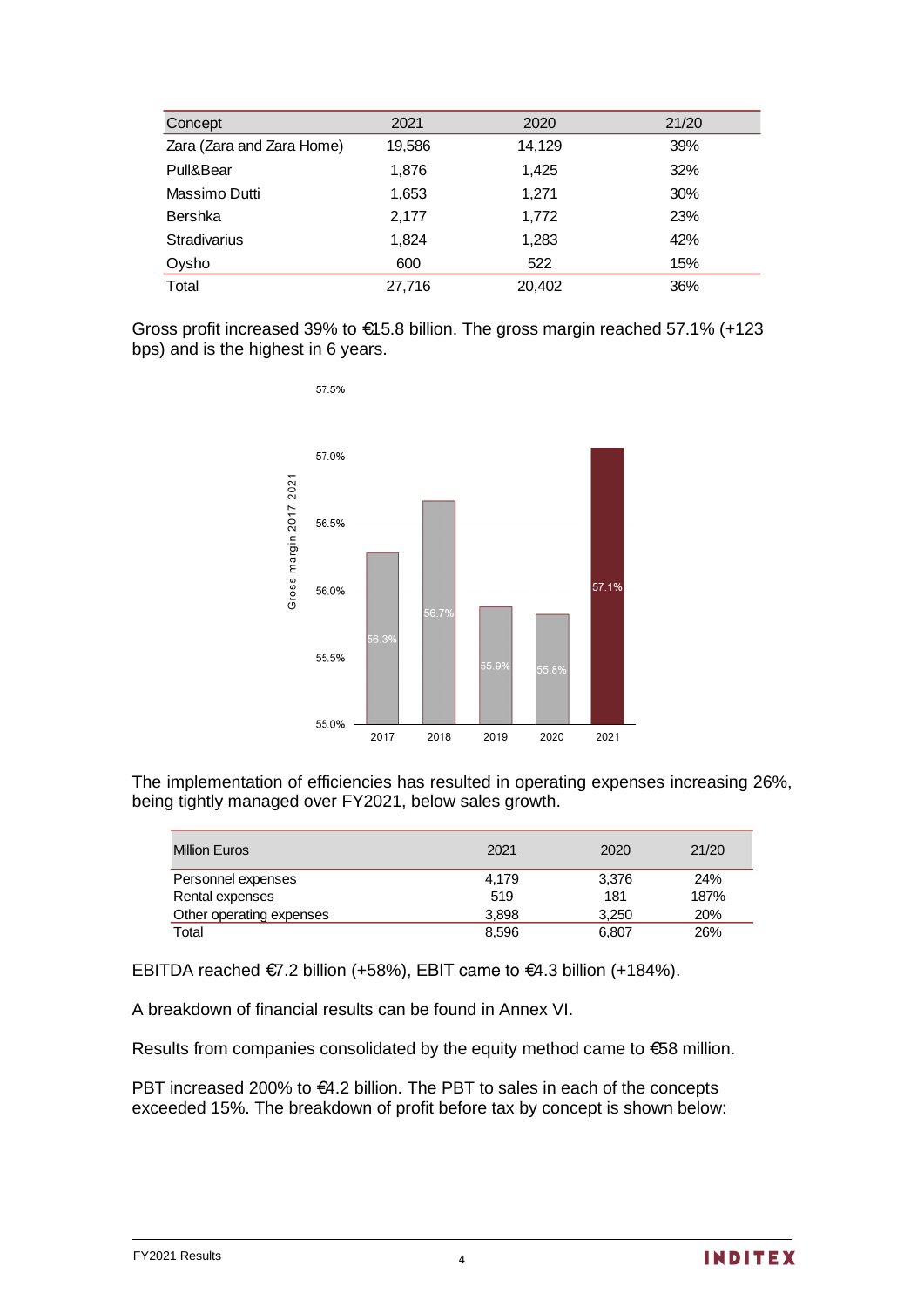|                           | PBT by concept $(\oplus n)$ |       |  |
|---------------------------|-----------------------------|-------|--|
| Concept                   | 2021                        | 2020  |  |
| Zara (Zara and Zara Home) | 2,890                       | 971   |  |
| Pull&Bear                 | 317                         | 95    |  |
| Massimo Dutti             | 250                         | 63    |  |
| Bershka                   | 321                         | 113   |  |
| Stradivarius              | 332                         | 117   |  |
| Ovsho                     | 89                          | 43    |  |
| <b>Total PBT</b>          | 4.199                       | 1,401 |  |

Net income increased 193% versus 2020 to €3.2 billion.

In 2021, cashflow reached historic highs. Strong free cash flow generation continues. The breakdown of the cashflow is shown below. The cash lease payments fixed charge has been added back.

| Cash flow summary               | 2021     | 2020    | 2019     |
|---------------------------------|----------|---------|----------|
| Funds from operations (1)       | 6,530    | 3,864   | 6,695    |
| Lease payments fixed charge (2) | (1,668)  | (1,673) | (1,836)  |
| Funds from operations $(1+2)$   | 4,862    | 2,191   | 4,859    |
| Change in working capital       | 223      | (847)   | 205      |
| Cash from operations            | 5,085    | 1,344   | 5,064    |
| Capital expenditure             | (1, 126) | (713)   | (1, 122) |
| Free Cash Flow                  | 3,959    | 631     | 3,942    |

The net cash position increased 24% to €9.4 billion at FYE 2021.

| <b>Million Euros</b>       | 31 January<br>2022 | 31 January<br>2021 |
|----------------------------|--------------------|--------------------|
| Cash & cash equivalents    | 7.021              | 7,398              |
| Short term investments     | 2.374              | 176                |
| Current financial debt     | (35)               | (11)               |
| Non current financial debt | (1)                | (3)                |
| Net financial cash (debt)  | 9,359              | 7,560              |

Closing inventory increased 31%. The high quality of inventory is reflected in the strong 2022 trading update. Due to Covid-19 (30% of stores temporarily closed) inventory levels at FYE2020 were unusually low. Inditex has decided to accelerate inventory inflows for the Spring season with any change to commitment levels in order to increase product availability in the face of possible supply chain tensions.

| <b>Million Euros</b>      | 31 January | 31 January |
|---------------------------|------------|------------|
|                           | 2022       | 2021       |
| Inventories               | 3.042      | 2,321      |
| <b>Receivables</b>        | 842        | 715        |
| Payables                  | (6, 411)   | (4,747)    |
| Operating working capital | (2,526)    | (1,711)    |

Capital expenditure for FY2021 amounted to €1.1 billion.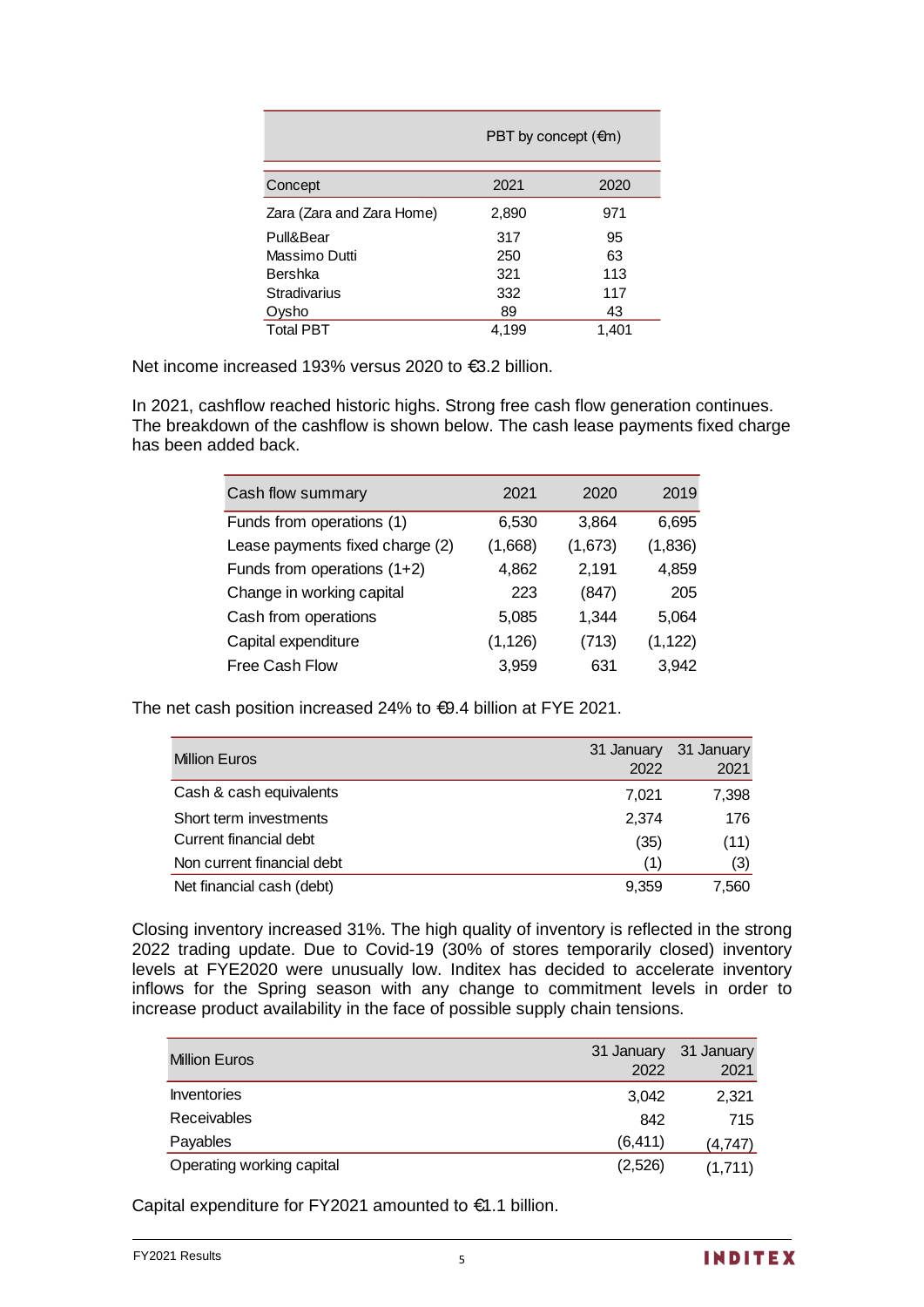### **Stores**

In FY2021, gross new space in prime locations increased 3.6% (-1.7% net). Total selling area at FYE reached 4,742,157 square metres:

|                           | 2021      | 2020      | 21/20   |
|---------------------------|-----------|-----------|---------|
| Zara (Zara and Zara Home) | 3,140,790 | 3,209,510 | $-2\%$  |
| Pull&Bear                 | 399.699   | 394.170   | 1%      |
| Massimo Dutti             | 256,505   | 272.747   | -6%     |
| Bershka                   | 512.644   | 513,139   | $-0.1%$ |
| <b>Stradivarius</b>       | 321.147   | 321.419   | $-0.1%$ |
| Oysho                     | 111.372   | 115.581   | -4%     |
| Total                     | 4.742.157 | 4.826.566 | $-1.7%$ |

Inditex has been very active in store optimisation activities in 2021 (226 openings, 130 refurbishments which include 57 enlargements). Store optimisation is in the final stages as planned (578 stores absorbed in 2021). At the end of FY2021, Inditex operated 6,477 stores. In FY2021, Inditex opened stores in 40 markets.

The number of stores by concept is included in Annex IV.

### **Outlook**

Inditex continues to see strong growth opportunities. The strategic initiatives to strengthen our global fully integrated store and online model are accelerating. Sustainability and digitalisation are key parts of our strategy. We plan to continue developing these key long-term priorities in order to maximise organic growth.

The Inditex business model is characterised by a full integration of stores and online providing the latest fashions with the right combination of quality and price to provide a unique customer experience. The flexibility and responsiveness of the business model in conjunction with in-season proximity sourcing allows a swift reaction to consumer demand with price stability and a unique market positioning.

Inditex has a stable pricing policy. In those markets with temporary material inflation or currency depreciation we make the necessary adjustments to protect the margins. Given these selective actions we expect pricing to contribute to 2022 Spring/Summer sales in mid-single digits, with no impact on volumes as highlighted by the trading update.

At current exchange rates, Inditex expects a neutral currency impact on sales in FY2022.

We expect selective gross space growth in the coming years with highly differentiated, fully integrated, digital and sustainable stores. Gross space growth will take place through new openings, enlargements and relocations. Following the near completion of the store optimisation plan 2020-2021 we expect a neutral space contribution in 2022.

Online sales are expected to exceed 30% of total sales by 2024.

In 2022, Inditex expects a stable gross margin (+/-50 bps).

Inditex's goal is to reinforce the uniqueness of its business model through investments in differentiation, digitalisation and sustainability. Capital expenditure for 2022 will be around €1.1 billion.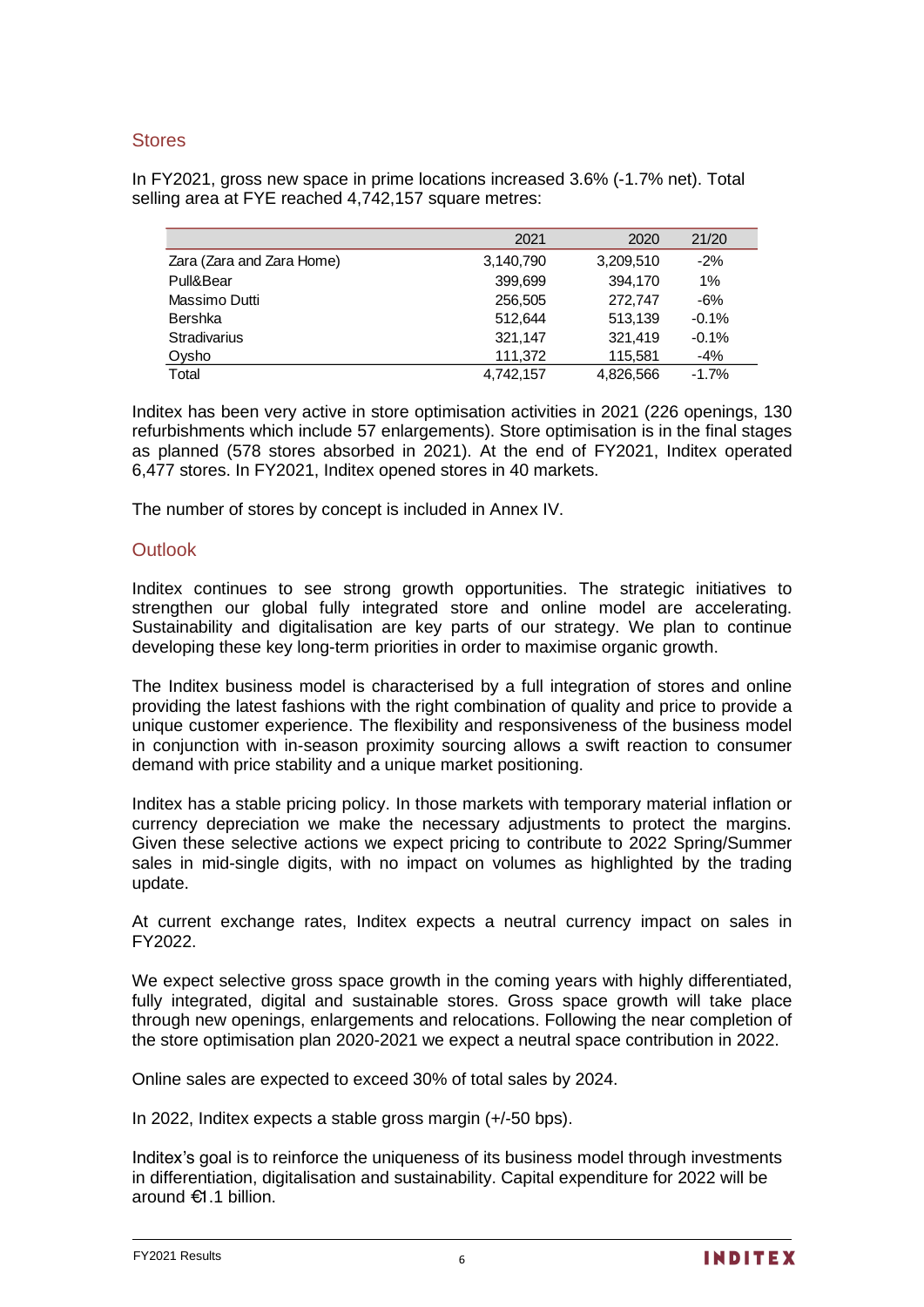## **Sustainability**

Sustainability is a key part of Inditex's strategy\*.

Inditex continues to make progress in its sustainable development:

- 1) 100% renewable energy by 2022
- 2) Join Life +50% by 2022
- 3) 100% more sustainable cotton by 2023
- 4) Elimination of single-use plastics in customer packaging by 2023
- 5) 100% sustainable cellulosic fibres by 2023
- 6) 100% of all packaging materials collected for reuse/recycling in our supply chain (Green to Pack)
- 7) Water consumption -25% in our supply chain by 2025
- 8) 100% recycled or sustainable polyester/linen by 2025
- 9) Net zero emissions by 2040

\*Please refer to the following link for further detail on Inditex's sustainability initiatives[. https://www.inditex.com/en/how](https://www.inditex.com/en/how-we-do-business/our-model)[we-do-business/our-model](https://www.inditex.com/en/how-we-do-business/our-model)

### **Dividend**

Inditex's dividend policy of 60% ordinary payout and bonus dividends remains in place. The Board of Directors will propose to the AGM a dividend of  $\epsilon$ 0.93 per share (+33%), composed of an ordinary dividend of €0.63 and a bonus dividend of €0.30 per share. The dividend will be made up of two equal payments: On 2 May 2022 a payment of €0.465 per share (ordinary). On 2 November 2022 a payment of €0.465 per share  $(€0.165$  ordinary +  $€0.30$  bonus).

|                  | <b>Dividends</b> |                 |
|------------------|------------------|-----------------|
| Payment date     | Record date      | Ex-date         |
| 02 May 2022      | 29 April 2022    | 28 April 2022   |
| 02 November 2022 | 01 November 2022 | 31 October 2022 |

The Board of Directors is also proposing to the AGM a total bonus dividend of  $\epsilon$ 0.40 per share to be paid in relation to FY2022 results.

### Start of 1Q2022

Spring/Summer collections have been very well received by our customers. Store and online sales in constant currency from 1 February to 13 March were 33% above 2021 and 21% above the historic pre-Covid highs of 2019. In this period, sales in the Russian Federation and Ukraine represented approximately 5 percentage points of sales growth.

#### FY2022 corporate calendar

Inditex expects to release interim results for FY2022 on the following dates:

Interim three months: 8 June 2022 Interim half year: 14 September 2022 Interim nine months: 14 December 2022 FY2022: March 2023 (tbc)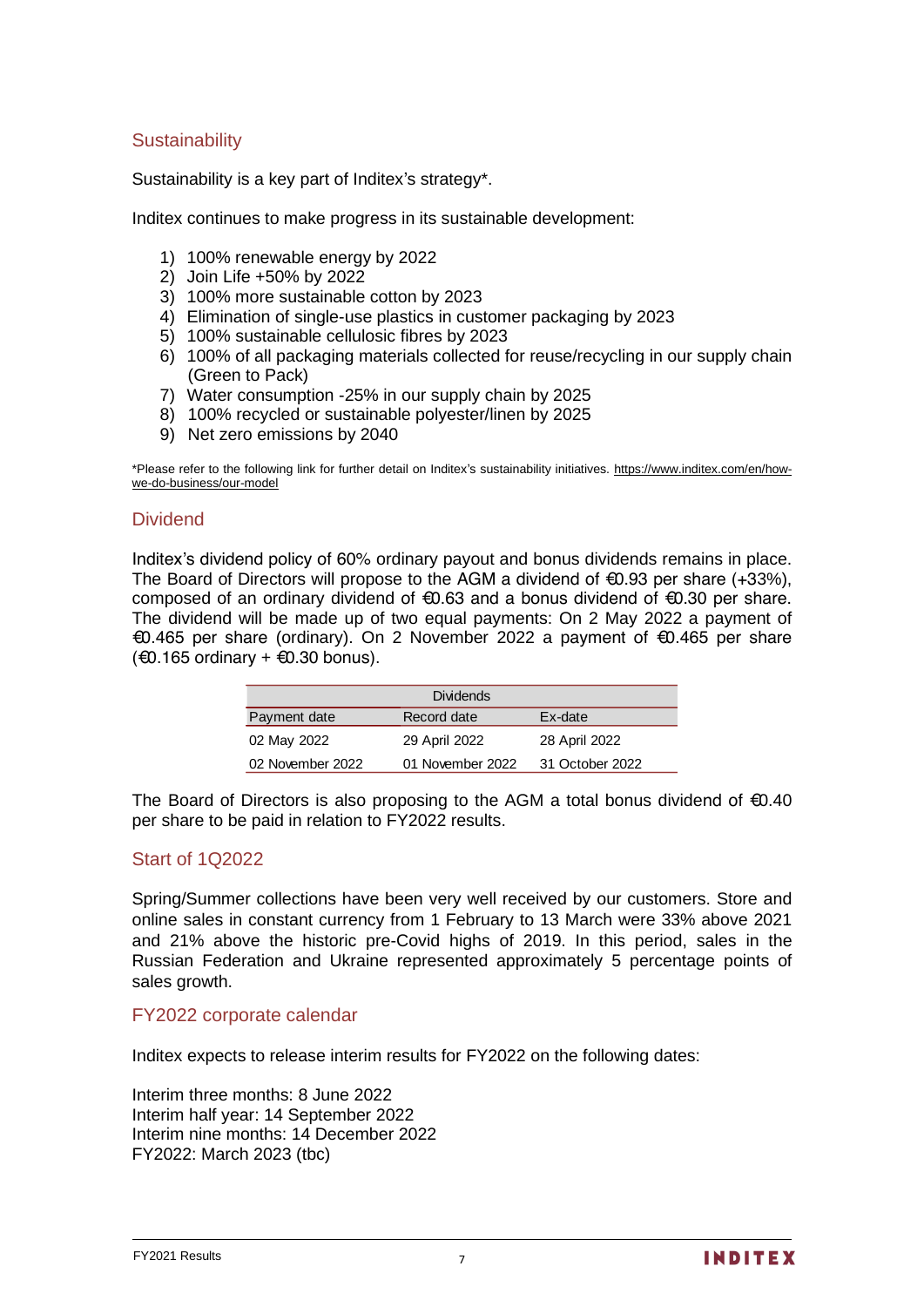For additional information:



Investor Relations ir@inditex.com Tel: +34 981 18 53 64 www.inditex.com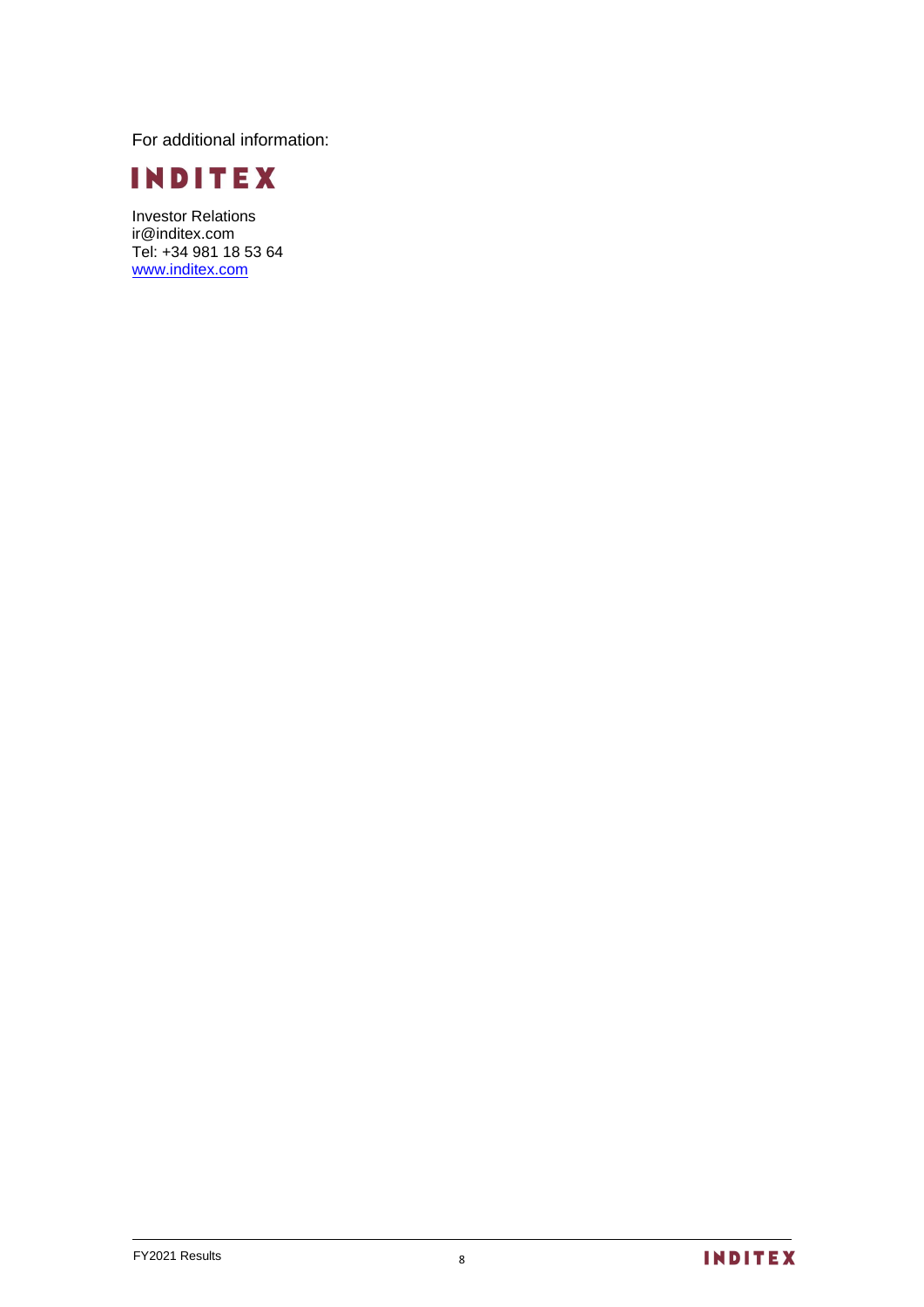# **Disclaimer**

This document and the information contained herein does not constitute an offer to sell, exchange or buy, or the solicitation of an offer to buy, or any recommendation or advice regarding, any securities issued by the Inditex Group.

This document may contain statements regarding intentions, expectations or forecasts. All statements other than statements of historical facts included herein, including, without limitation, those regarding our financial position, business strategy, management plans and objectives for future operations, are forward-looking statements. These statements represent the Company's best estimate on the basis of the information available as at the date hereof, but do not constitute a guarantee of future performance. Any such forward-looking statements may be subject to risks, uncertainties and other relevant factors which could cause them to differ materially from actual results. Accordingly, readers are cautioned not to place undue reliance on such forward-looking statements.

Some of these risks include, amongst others, ongoing competitive pressure in the sector, consumer tastes and spending trends, macro-economic, political, regulatory and trade conditions, foreign exchange risks, the surge of infectious diseases such as COVID-19, technological risks, restrictions to free trade and political volatility in the markets where the Inditex Group is present or in the countries where the Group's products are manufactured or distributed.

The risks and uncertainties that could affect the forward-looking statements are difficult to predict. Except where the prevailing regulations require otherwise, the company assumes no obligation to publicly revise or update its forward-looking statements in the case of unexpected changes, events or circumstances that could affect them.

For a discussion of these and other factors that may affect forward looking statements and the Inditex Group's business, financial conditions and results of operations, see the documents and information filed by the company with the *Comisión Nacional del Mercado de Valores* (the Spanish Securities Market Commission). Readers are invited to review the contents of any such documents.

This presentation contains, in addition to the financial information prepared in accordance with International Financial Reporting Standards as adopted by the European Union ("IFRS") and derived from our financial statements, alternative performance measures ("APMs") as defined in the Commission Delegated Regulation (EU) 2019/979 of March 14, 2019 and in the Guidelines on Alternative Performance Measures issued by the European Securities and Markets Authority (ESMA) on 5 October 2015 (ESMA/2015/1415en) and other non-IFRS measures ("Non-IFRS Measures"). These financial measures that qualify as APMs and non-IFRS measures have been calculated with information from Inditex Group; however those financial measures are not defined or detailed in the applicable financial reporting framework nor have been audited or reviewed by our auditors. These APMs and non-IFRS measures should be considered supplemental information to, and are not meant to substitute IFRS measures. Please refer to the audited consolidated financial statements of the Inditex Group for fiscal year 2020 for the definition of APMs and Non-IFRS Measures included herein.

- Tables and appendix to follow –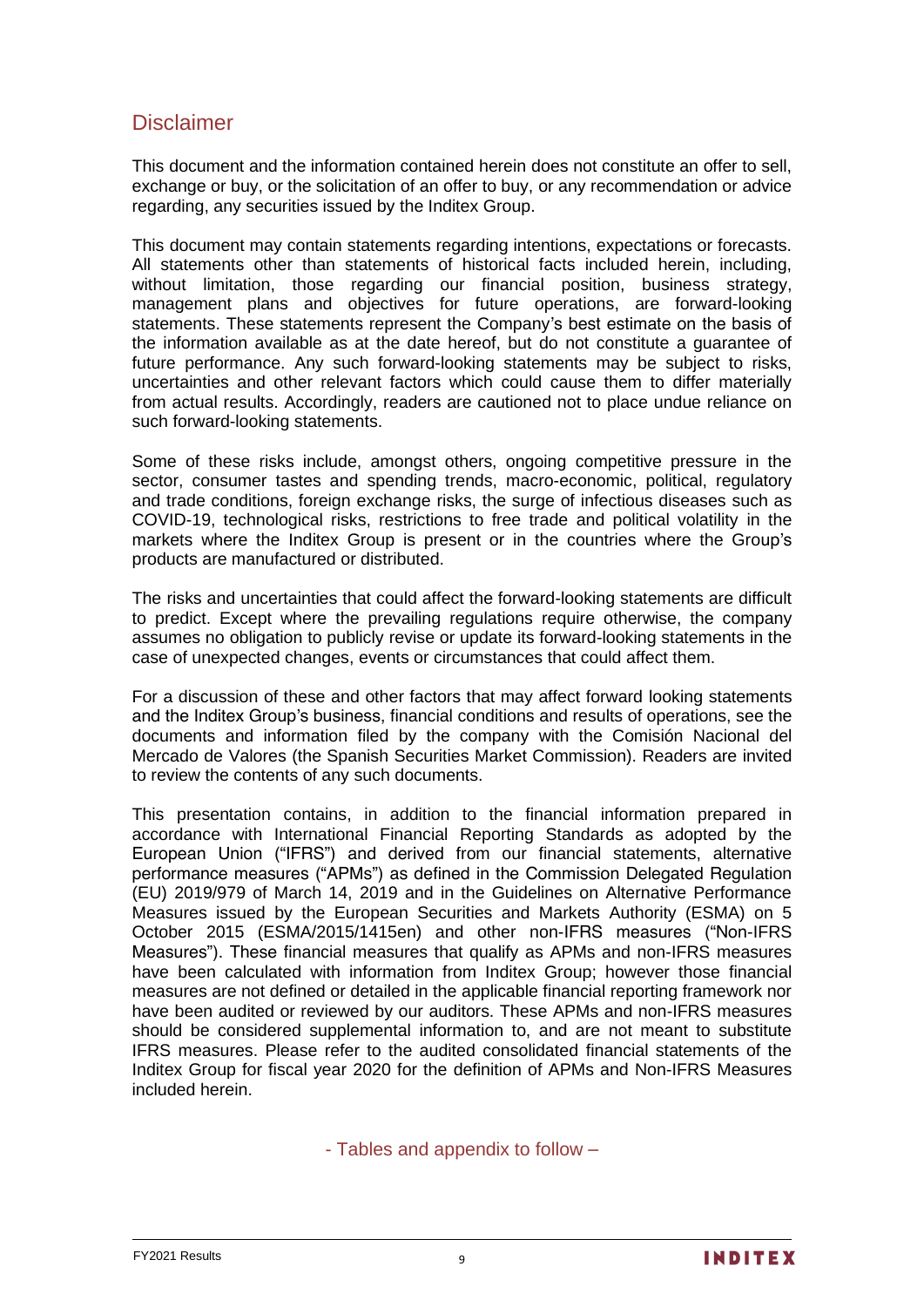# Consolidated financial statements

| <b>Grupo Inditex</b>                                 |           |          |
|------------------------------------------------------|-----------|----------|
| FY2021 profit & loss statement (€m)                  |           |          |
|                                                      | FY2021    | FY2020   |
| <b>Net sales</b>                                     | 27,716    | 20,402   |
| Cost of sales                                        | (11, 902) | (9,013)  |
| <b>Gross profit</b>                                  | 15,814    | 11,390   |
| Gross margin                                         | 57.1%     | 55.8%    |
| Operating expenses                                   | (8,596)   | (6, 807) |
| Other net operating income (losses)                  | (35)      | (31)     |
| <b>Operating cash flow (EBITDA)</b>                  | 7,183     | 4,552    |
| <b>EBITDA</b> margin                                 | 25.9%     | 22.3%    |
| Amortisation and depreciation                        | (2,901)   | (3,045)  |
| <b>Operating income (EBIT)</b>                       | 4,282     | 1,507    |
| <b>EBIT</b> margin                                   | 15.5%     | 7.4%     |
| <b>Financial results</b>                             | (142)     | (139)    |
| Results from companies consolidated by equity method | 58        | 33       |
| Income before taxes                                  | 4,199     | 1,401    |
| EBT margin                                           | 15.1%     | 6.9%     |
| Taxes                                                | (949)     | (297)    |
| Net income                                           | 3,250     | 1,104    |
| <b>Minorities</b>                                    | 7         | (2)      |
| Net income attributable to the controlling company   | 3,243     | 1,106    |
| Net income margin                                    | 11.7%     | 5.4%     |
| Earnings per share, Euros (*)                        | 1.042     | 0.355    |

(\*) Shares for EPS calculation 3,113,570,977 for 2021 and 3,114,856,963 for 2020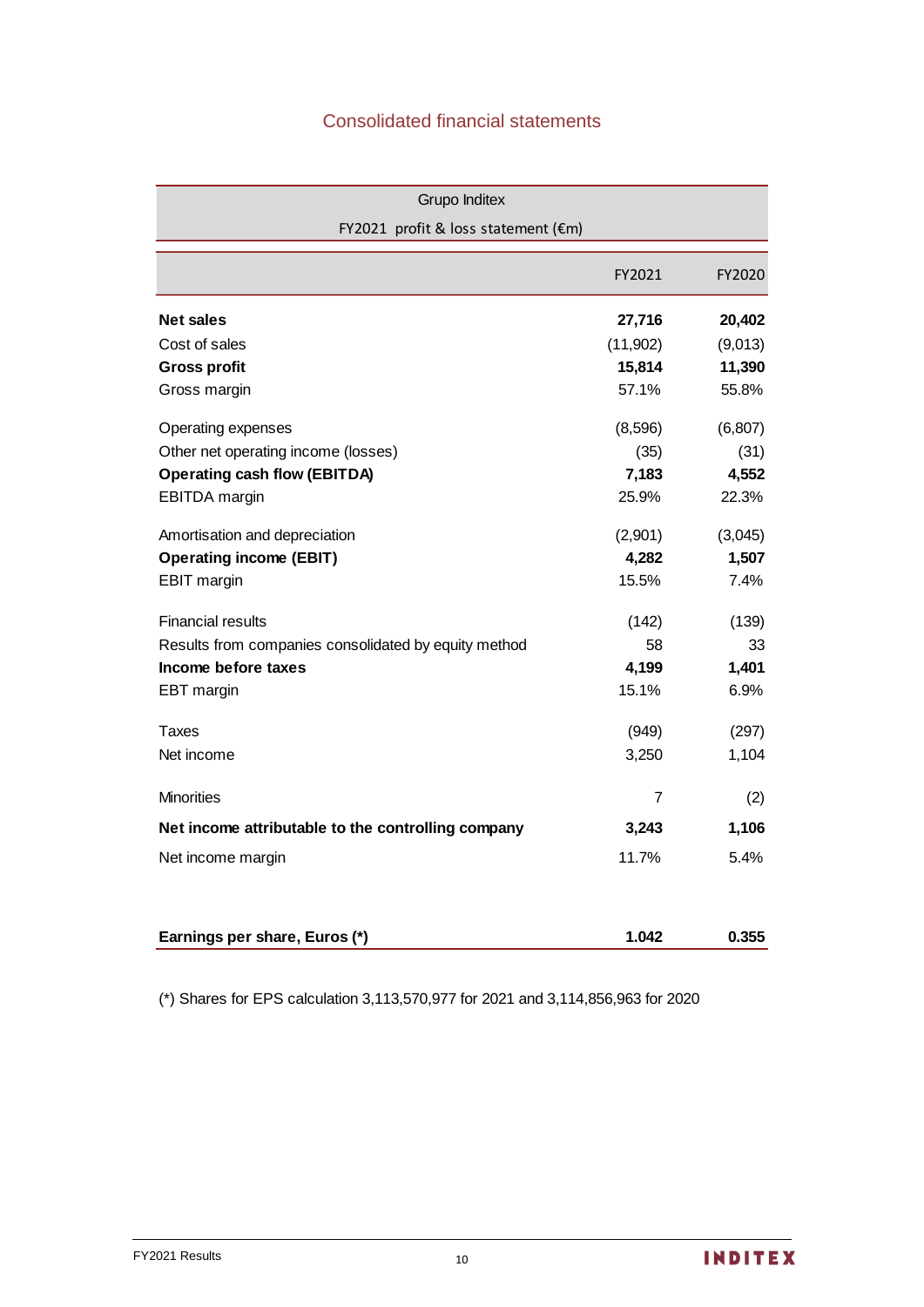| Grupo Inditex                                         |            |            |
|-------------------------------------------------------|------------|------------|
| Consolidated Balance Sheet as of 31 January 2022 (€m) |            |            |
|                                                       | 31 January | 31 January |
|                                                       | 2022       | 2021       |
|                                                       |            |            |
| <b>Assets</b>                                         |            |            |
| <b>NON CURRENT ASSETS</b>                             | 15,343     | 15,460     |
| Right of use                                          | 5,224      | 5,477      |
| Intangible assets                                     | 790        | 645        |
| Tangible assets                                       | 7,503      | 7,422      |
| <b>Financial investments</b>                          | 307        | 261        |
| Other                                                 | 1,519      | 1,656      |
| <b>CURRENT ASSETS</b>                                 | 13,602     | 10,957     |
| Inventories                                           | 3,042      | 2,321      |
| <b>Receivables</b>                                    | 842        | 715        |
| Short term investments                                | 2,374      | 176        |
| Cash & cash equivalents                               | 7,021      | 7,398      |
| Other                                                 | 323        | 347        |
|                                                       |            |            |
| <b>TOTAL ASSETS</b>                                   | 28,945     | 26,418     |
| <b>Total Liabilities &amp; Shareholders' Equity</b>   |            |            |
| <b>SHAREHOLDERS' EQUITY</b>                           | 15,759     | 14,550     |
| Equity attributable to the Group                      | 15,733     | 14,520     |
| Minority interests                                    | 26         | 30         |
| <b>NON CURRENT LIABILITIES</b>                        | 5,157      | 5,529      |
| Deferred taxes                                        | 359        | 396        |
| <b>Financial debt</b>                                 | 1          | 3          |
| Lease liability                                       | 4,262      | 4,599      |
| Other                                                 | 536        | 532        |
| <b>CURRENT LIABILITIES</b>                            | 8,030      | 6,338      |
| <b>Financial debt</b>                                 | 35         | 11         |
| Lease liability                                       | 1,562      | 1,552      |
| Payables                                              | 6,411      | 4,747      |
| Other                                                 | 22         | 27         |
| TOTAL LIABILITIES & SHAREHOLDERS' EQUITY              | 28,945     | 26,418     |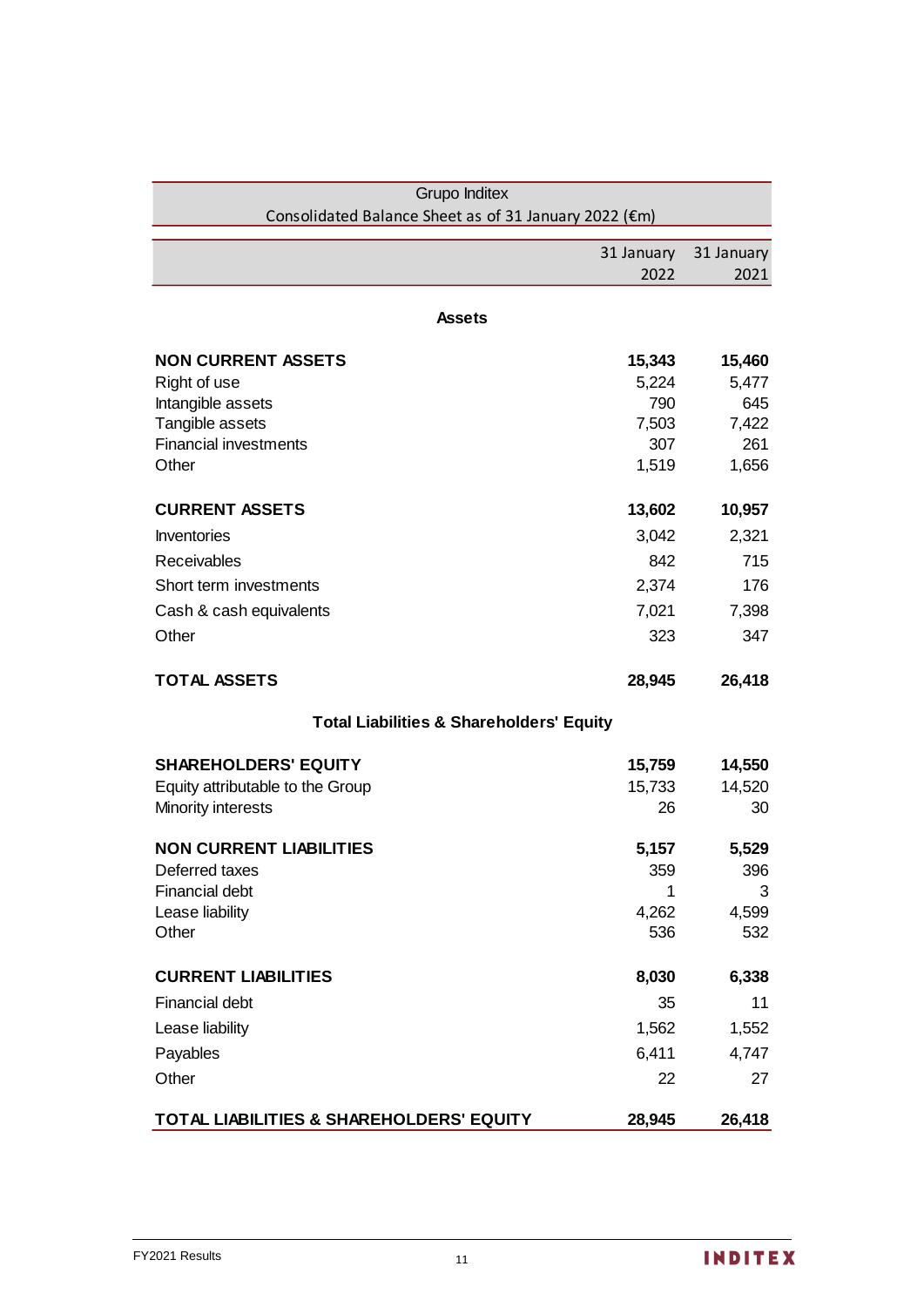| <b>Grupo Inditex</b>                                                        |                     |                |
|-----------------------------------------------------------------------------|---------------------|----------------|
| Consolidated Statement of Cash Flows as of 31 January 2022 (€m)             |                     |                |
|                                                                             | 2021                | 2020           |
| Income before taxes                                                         | 4,199               | 1,401          |
| Adjustments to income-                                                      |                     |                |
| Depreciation and amortization                                               | 2,901               | 3,045          |
| Lease financial expenses                                                    | 92                  | 120            |
| Other                                                                       | 74                  | (250)          |
| Corporate income tax-                                                       | (734)               | (452)          |
| <b>Funds from operations</b>                                                | 6,530               | 3,864          |
| <b>Changes in assets and liabilities</b>                                    |                     |                |
| Change in inventories                                                       | (759)               | 93             |
| Change in accounts receivable                                               | (154)               | 34             |
| Change in current liabilities                                               | 1,136               | (974)          |
| Change in working capital                                                   | 223                 | (847)          |
| <b>Cash from operations</b>                                                 | 6,754               | 3,017          |
| Intangible assets investments                                               | (460)               | (241)          |
| Tangible assets investments                                                 | (666)               | (467)          |
| Disinvestment of tangible assets                                            | 0                   | 36             |
| Acquisitions of businesses                                                  | 0                   | (5)            |
| Change in other long-term financial investments<br>Other assets investments | 25                  | 12             |
|                                                                             | 46                  | 36             |
| Change in short-term financial investments<br><b>Capital expenditure</b>    | (2, 198)<br>(3,253) | 3,143<br>2,514 |
|                                                                             |                     |                |
| Change in long-term financial debt                                          | (5)                 | (6)            |
| Acquisition of treasury stock                                               | (71)                | 0              |
| Change in current debt                                                      | 27                  | (17)           |
| Lease payments fixed charge                                                 | (1,668)             | (1,673)        |
| <b>Dividends</b>                                                            | (2, 192)            | (1,090)        |
| Cash used in financing activities                                           | (3,909)             | (2,786)        |
| Change in cash and cash equivalents                                         | (408)               | 2,745          |
| Cash and cash equivalents at beginning of the year                          | 7,398               | 4,780          |
| Foreign exchange impact on cash & cash equivalents                          | 31                  | (127)          |
| Cash and cash equivalents at end of the year                                | 7,021               | 7,398          |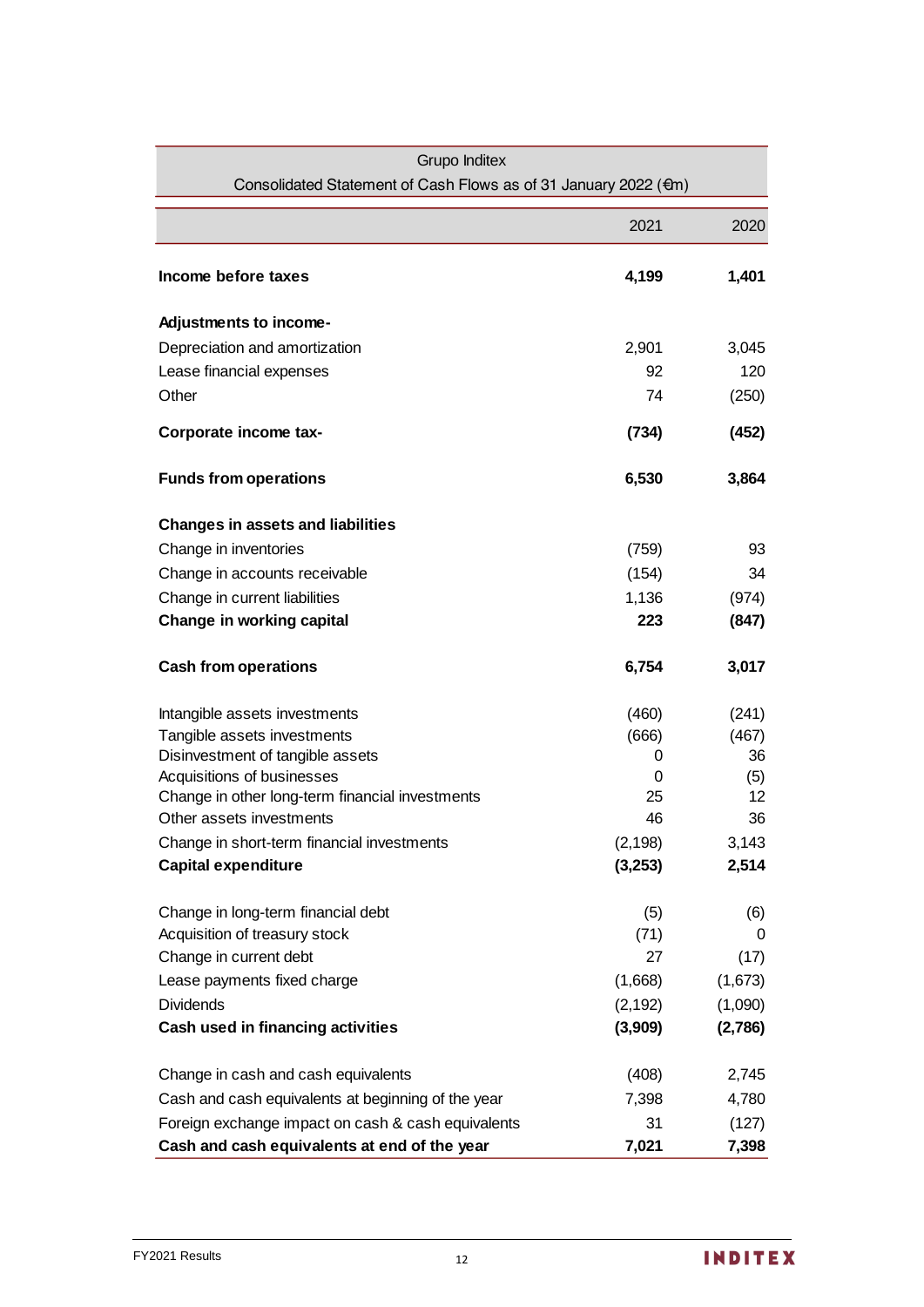# Annex I

### Income statement: FY2021 quarterly results

|                                                      | 1Q       | 2Q       | 3Q       | 4Q       |
|------------------------------------------------------|----------|----------|----------|----------|
| Net sales                                            | 4,942    | 6,993    | 7,390    | 8,391    |
| Cost of sales                                        | (1,980)  | (3,048)  | (2,888)  | (3,986)  |
| <b>Gross profit</b>                                  | 2,962    | 3,945    | 4,502    | 4,405    |
|                                                      | 59.9%    | 56.4%    | 60.9%    | 52.5%    |
|                                                      | 152 p.b. | 182 p.b. | 44 p.b.  | 157 p.b. |
| Operating expenses                                   | (1,716)  | (2,070)  | (2, 171) | (2,639)  |
| Other net operating income (losses)                  | (11)     | (9)      | (2)      | (14)     |
| <b>Operating cash flow (EBITDA)</b>                  | 1,235    | 1,866    | 2,330    | 1,752    |
|                                                      | 25.0%    | 26.7%    | 31.5%    | 20.9%    |
| Amortisation and depreciation                        | (666)    | (749)    | (722)    | (762)    |
| <b>Operating income (EBIT)</b>                       | 569      | 1,117    | 1,607    | 990      |
|                                                      | 11.5%    | 16.0%    | 21.7%    | 11.8%    |
| <b>Financial results</b>                             | (34)     | (34)     | (33)     | (42)     |
| Results from companies consolidated by equity method | 9        | 16       | 14       | 19       |
| Income before taxes                                  | 544      | 1,099    | 1,588    | 967      |
|                                                      | 11.0%    | 15.7%    | 21.5%    | 11.5%    |
| Taxes                                                | (121)    | (249)    | (356)    | (222)    |
| Net income                                           | 423      | 850      | 1,232    | 745      |
|                                                      | 8.5%     | 12.2%    | 16.7%    | 8.9%     |
| <b>Minorities</b>                                    | 1        | (0)      | 4        | 2        |
| Net income attributable to the controlling company   | 421      | 850      | 1,228    | 744      |
|                                                      | 8.5%     | 12.2%    | 16.6%    | 8.9%     |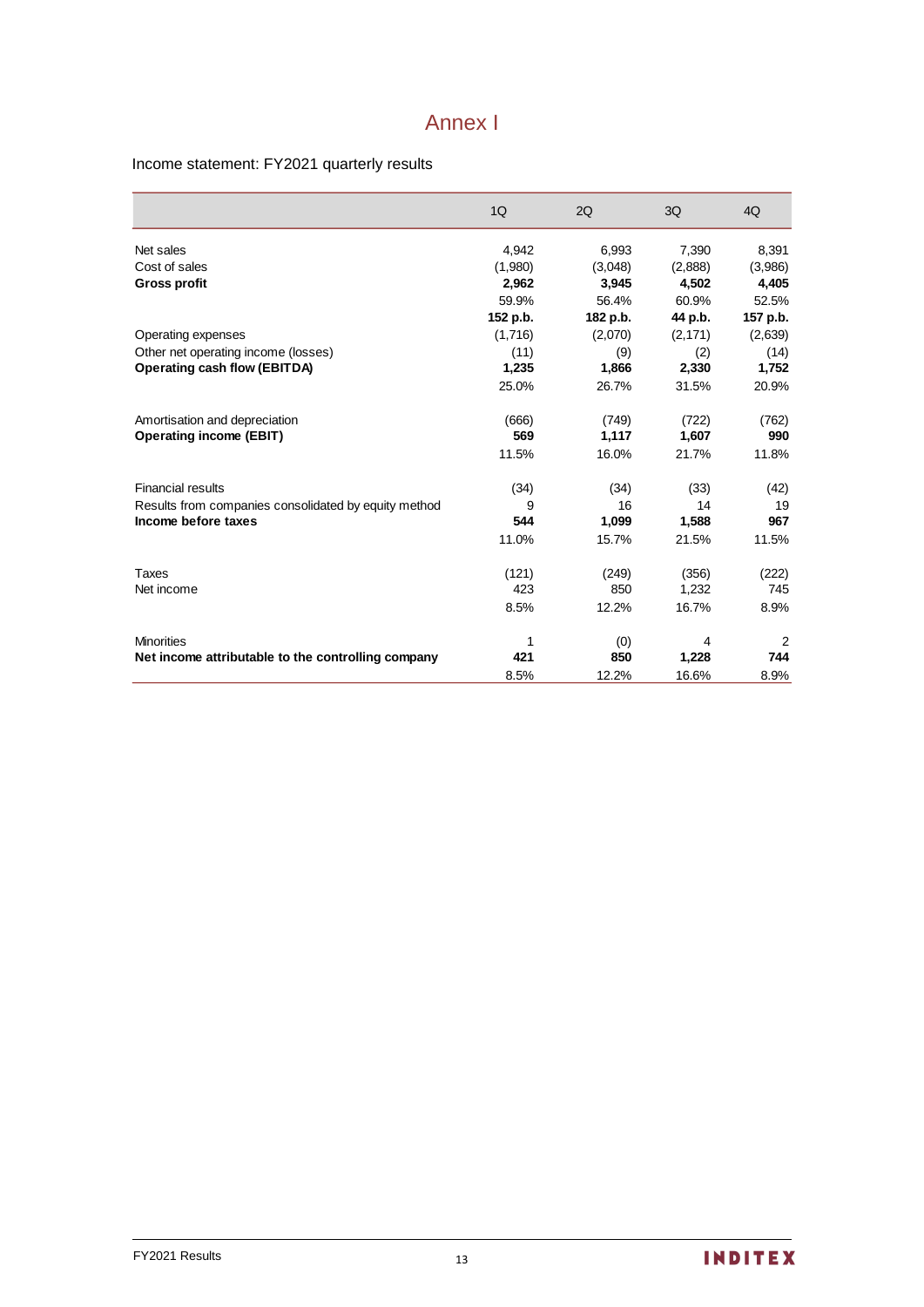### Annex II

Return on Equity, defined as net income on average shareholder's equity:

| <b>Million Euros</b>                | 2021   | 2020   |
|-------------------------------------|--------|--------|
| Net income                          | 3,243  | 1,106  |
| Shareholders equity - previous year | 14,520 | 14,913 |
| Shareholders equity - current year  | 15,733 | 14,520 |
| Average equity                      | 15,126 | 14,716 |
| <b>Return on Equity</b>             | 21%    | 8%     |

Return on Capital Employed, defined as PBT on average capital employed (shareholder's equity plus net financial debt):

| <b>Millon Euros</b>            | 2021   | 2020   |
|--------------------------------|--------|--------|
| Income before taxes            | 4,199  | 1,401  |
| Average capital employed       |        |        |
| Average shareholders' equity   | 15,126 | 14,716 |
| Average net financial debt (*) | 0      | O      |
| Total average capital employed | 15,126 | 14,716 |
| Return on Capital employed     | 28%    | 10%    |

(\*) Zero when net cash

Return on Capital Employed by concept:

| Concept                   | 2021 | 2020 |
|---------------------------|------|------|
| Zara (Zara and Zara Home) | 25%  | 9%   |
| Pull&Bear                 | 40%  | 11%  |
| Massimo Dutti             | 26%  | 6%   |
| Bershka                   | 32%  | 11%  |
| <b>Stradivarius</b>       | 48%  | 16%  |
| Oysho                     | 35%  | 15%  |
| Total                     | 28%  | 10%  |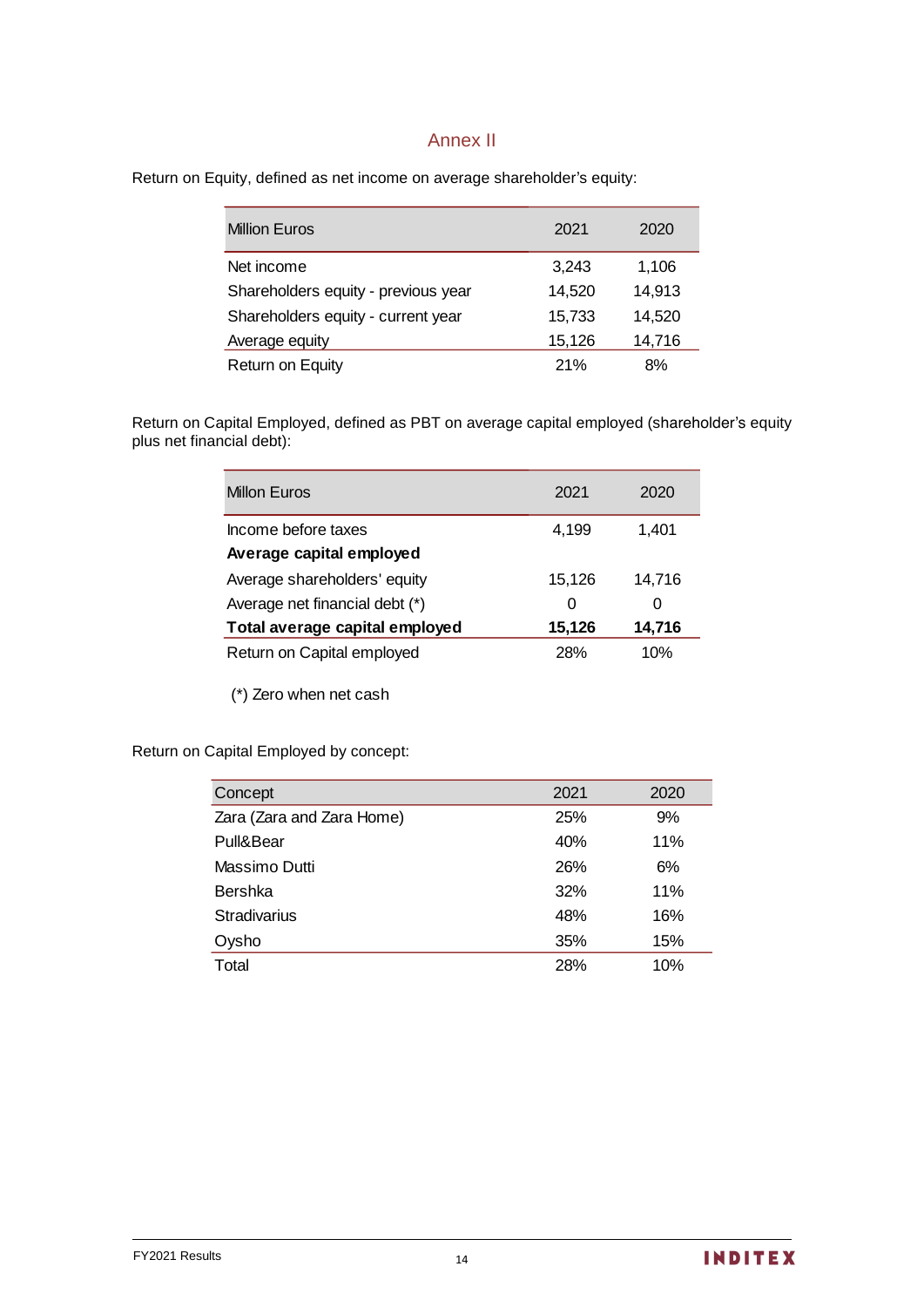## Annex III

Company-managed stores and franchised stores at FYE:

| Concept             |           | Co.<br>Managed | Franchised | Total |
|---------------------|-----------|----------------|------------|-------|
| Zara                |           | 1,684          | 255        | 1,939 |
|                     | Zara Kids | 68             | 0          | 68    |
|                     | Zara Home | 402            | 80         | 482   |
| Pull&Bear           |           | 706            | 158        | 864   |
| Massimo Dutti       |           | 560            | 122        | 682   |
| <b>Bershka</b>      |           | 804            | 167        | 971   |
| <b>Stradivarius</b> |           | 717            | 198        | 915   |
| Oysho               |           | 472            | 84         | 556   |
| Total               |           | 5,413          | 1,064      | 6,477 |

Sales in company-managed and franchised stores:

| Concept                   | Company<br>Managed | Franchised |
|---------------------------|--------------------|------------|
| Zara (Zara and Zara Home) | 88%                | 12%        |
| Pull&Bear                 | 82%                | 18%        |
| Massimo Dutti             | 84%                | 16%        |
| Bershka                   | 82%                | 18%        |
| <b>Stradivarius</b>       | 77%                | 23%        |
| ysho                      | 84%                | 16%        |
| Total                     | 86%                | 14%        |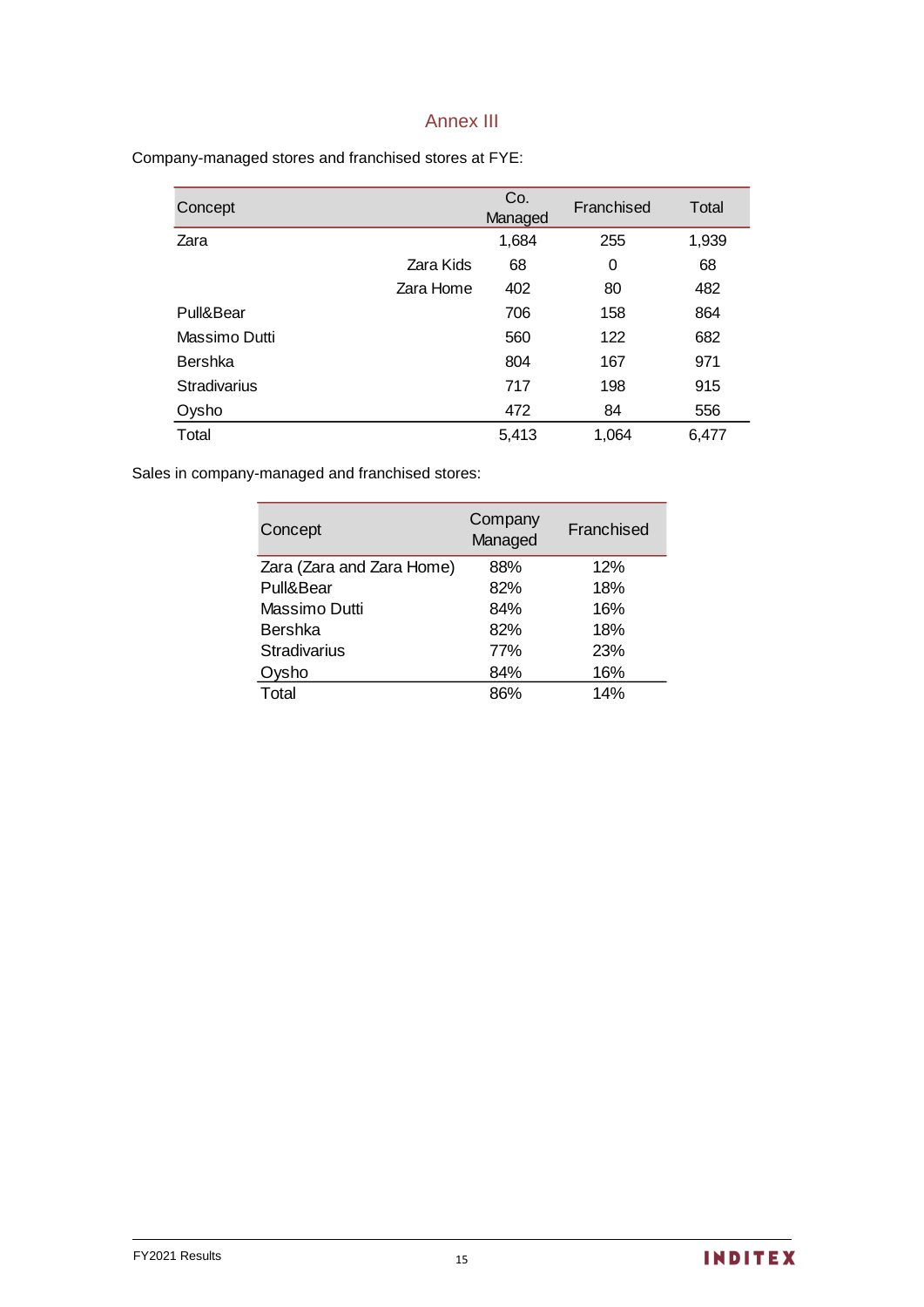# Annex IV

Number of stores by concept:

| Concept             |           | 31 January<br>2022 | 31 January<br>2021 |
|---------------------|-----------|--------------------|--------------------|
| Zara                |           | 1,939              | 2,025              |
|                     | Zara Kids | 68                 | 93                 |
|                     | Zara Home | 482                | 535                |
| Pull&Bear           |           | 864                | 873                |
| Massimo Dutti       |           | 682                | 762                |
| <b>Bershka</b>      |           | 971                | 1,005              |
| <b>Stradivarius</b> |           | 915                | 936                |
| Oysho               |           | 556                | 600                |
| Total               |           | 6,477              | 6,829              |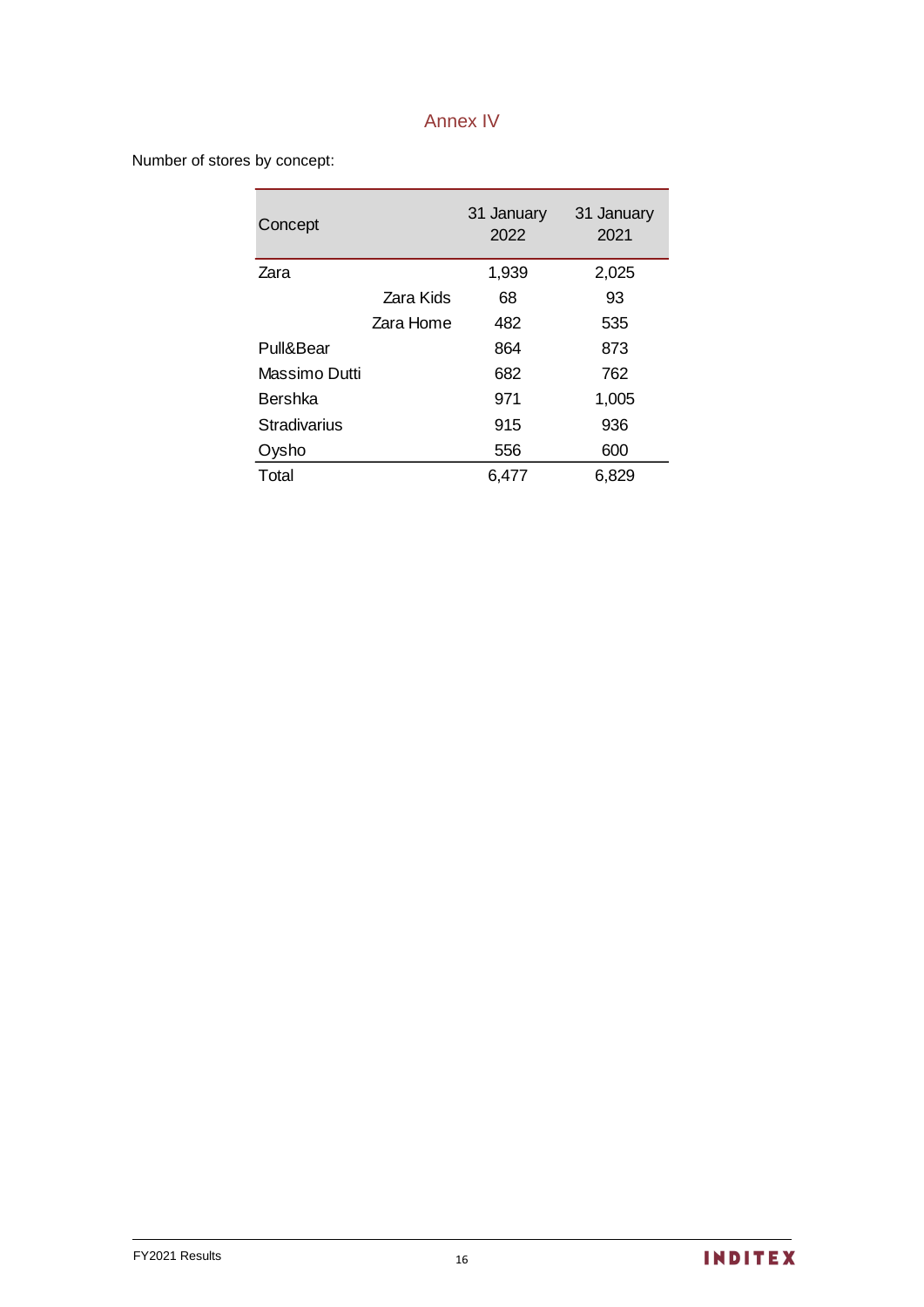|  |  | <b>Annex V</b> |
|--|--|----------------|
|  |  |                |

| Stores by concept and market as at 31 January 2022: |  |  |  |  |  |  |  |
|-----------------------------------------------------|--|--|--|--|--|--|--|
|-----------------------------------------------------|--|--|--|--|--|--|--|

| ~,<br>Market                            | Zara                    |                | Zara Kids Pull&Bear              | Massimo<br>Dutti                          | Bershka                          | Stradivarius                 | Oysho                   | Zara<br>Home                     | <b>INDITEX</b>        |
|-----------------------------------------|-------------------------|----------------|----------------------------------|-------------------------------------------|----------------------------------|------------------------------|-------------------------|----------------------------------|-----------------------|
| <b>ALBANIA</b>                          | 1                       |                | 1                                | $\mathbf{1}$                              | $\overline{c}$                   | $\overline{c}$               |                         | 1                                | 8                     |
| <b>GERMANY</b><br><b>ANDORRA</b>        | 70<br>1                 |                | 11<br>1                          | 11<br>1                                   | 14<br>1                          | 1                            | $\mathbf{1}$            | 8<br>$\mathbf{1}$                | 114<br>$\overline{7}$ |
| SAUDI ARABIA                            | 45                      |                | 20                               | 13                                        | 30                               | 42                           | 14                      | 6                                | 170                   |
| ALGERIA<br><b>ARGENTINA</b>             | 3                       |                | 3                                | 1                                         | 4                                | $\overline{4}$               | $\overline{\mathbf{c}}$ | 3                                | 20                    |
| ARMENIA                                 | 11<br>2                 |                | 2                                | $\overline{\mathbf{c}}$                   | 3                                | $\overline{\mathbf{c}}$      | 1                       | 1                                | 11<br>13              |
| ARUBA                                   | 1                       |                |                                  |                                           |                                  |                              |                         |                                  | $\mathbf{1}$          |
| <b>AUSTRALIA</b><br><b>AUSTRIA</b>      | 18<br>12                |                | 4                                | 1                                         | 7                                |                              |                         | $\overline{c}$                   | 18<br>26              |
| AZERBAIJAN                              | 3                       |                | $\boldsymbol{2}$                 | 3                                         | 3                                | $\overline{\mathbf{c}}$      | 1                       |                                  | 14                    |
| <b>BAHREIN</b>                          | 2                       |                | $\mathbf{1}$                     | $\overline{2}$                            | 1                                | $\mathbf{1}$                 | $\mathbf{1}$            | $\mathbf{1}$                     | 9                     |
| <b>BELGIUM</b><br><b>BELARUS</b>        | 27<br>2                 |                | $\overline{7}$<br>2              | 17<br>1                                   | 14<br>3                          | $\overline{\mathbf{c}}$<br>3 | 3<br>1                  | 6<br>1                           | 76<br>13              |
| <b>BOSNIA</b>                           | 3                       |                | 4                                | 1                                         | 4                                | 4                            |                         |                                  | 16                    |
| BRAZIL                                  | 43                      |                |                                  |                                           |                                  |                              |                         | 8                                | 51                    |
| <b>BULGARIA</b><br>CANADA               | 6<br>32                 |                | 4                                | 6<br>6                                    | 8                                | 4                            | 5                       | 1                                | 34<br>38              |
| <b>CHILE</b>                            | 9                       |                |                                  |                                           |                                  |                              |                         | 4                                | 13                    |
| MAINLAND CHINA                          | 133                     |                |                                  | 70                                        |                                  |                              | 61                      | 39                               | 303                   |
| HONG KONG SAR<br>MACAO SAR              | 12<br>2                 |                | 2                                | 1<br>1                                    | 3                                |                              | 1                       | $\overline{\mathbf{c}}$<br>1     | 20<br>5               |
| TAIWAN, CHINA                           | 9                       |                | 3                                | 4                                         | 3                                |                              |                         | $\overline{\mathbf{c}}$          | 21                    |
| <b>CYPRUS</b>                           | $\overline{7}$          |                | 6                                | 6                                         | 6                                | $\overline{7}$               | 5                       | 6                                | 43                    |
| COLOMBIA<br><b>SOUTH KOREA</b>          | 12<br>37                |                | 9                                | 5<br>8                                    | 12                               | 12                           | 5<br>4                  | 5<br>5                           | 60<br>54              |
| COSTA RICA                              | $\overline{\mathbf{c}}$ |                | 2                                | 1                                         | 2                                | $\overline{\mathbf{c}}$      | 1                       | 1                                | 11                    |
| CROATIA                                 | 10                      |                | 7                                | 3                                         | 8                                | $\overline{7}$               | 3                       | $\overline{\mathbf{c}}$          | 40                    |
| <b>DENMARK</b><br><b>ECUADOR</b>        | 4<br>2                  |                | 3                                | 1                                         | 3                                | 3                            | 1                       |                                  | 4<br>13               |
| EGYPT                                   | 9                       |                | 6                                | 6                                         | 6                                | 5                            | 4                       | 4                                | 40                    |
| <b>EL SALVADOR</b>                      | 1                       |                | $\overline{2}$                   |                                           | $\overline{c}$                   | $\overline{\mathbf{c}}$      | $\mathbf{1}$            |                                  | 8                     |
| UAE<br><b>SLOVAKIA</b>                  | 15<br>4                 |                | 10<br>$\overline{4}$             | 9<br>$\overline{2}$                       | 11<br>$\overline{7}$             | $\overline{7}$<br>5          | 9<br>$\mathbf{1}$       | 6<br>$\mathbf{1}$                | 67<br>24              |
| <b>SLOVENIA</b>                         | 4                       |                | 2                                | 1                                         | 3                                | 4                            |                         |                                  | 14                    |
| SPAIN                                   | 256                     | 55             | 175                              | 145                                       | 168                              | 242                          | 130                     | 96                               | 1,267                 |
| UNITED STATES                           | 99                      |                |                                  |                                           |                                  |                              |                         |                                  | 99                    |
| <b>ESTONIA</b><br><b>PHILIPPINES</b>    | 2<br>9                  |                | 1<br>3                           | $\overline{\mathbf{c}}$<br>$\overline{2}$ | 1<br>5                           | 1<br>4                       |                         | 1                                | 8<br>23               |
| <b>FINLAND</b>                          | 6                       |                |                                  | 1                                         |                                  |                              |                         |                                  | 7                     |
| <b>FRANCE</b>                           | 116                     |                | 39                               | $\overline{7}$                            | 51                               | 32                           | 5                       | 16                               | 266                   |
| <b>GEORGIA</b><br><b>GREECE</b>         | 4<br>39                 | $\overline{4}$ | 2<br>22                          | 4<br>12                                   | 3<br>27                          | 3<br>23                      | 2<br>18                 | 1<br>9                           | 19<br>154             |
| GUATEMALA                               | 3                       |                | 3                                | 1                                         | 3                                | 3                            | 1                       | 1                                | 15                    |
| NETHERLANDS                             | 28                      |                | 12                               | 4                                         | 17                               | 8                            |                         | 6                                | 75                    |
| <b>HONDURAS</b><br><b>HUNGARY</b>       | 2<br>9                  |                | 2<br>10                          | 1<br>4                                    | 2<br>10                          | $\overline{\mathbf{c}}$<br>9 | 1<br>3                  | 1<br>3                           | 11<br>48              |
| <b>INDIA</b>                            | 21                      |                |                                  | 3                                         |                                  |                              |                         |                                  | 24                    |
| <b>INDONESIA</b>                        | 16                      |                | 14                               | 5                                         | 8                                | 13                           | 4                       | 3                                | 63                    |
| <b>IRELAND</b><br><b>ICELAND</b>        | 10<br>1                 |                | 3                                | $\overline{2}$                            | 5                                | 3                            |                         |                                  | 23<br>1               |
| <b>ISRAEL</b>                           | 25                      |                | 24                               | 3                                         | 17                               | 10                           |                         | $\overline{2}$                   | 81                    |
| <b>ITALY</b>                            | 92                      |                | 53                               | 3                                         | 68                               | 78                           | 24                      | 23                               | 341                   |
| <b>JAPAN</b><br><b>JORDAN</b>           | 75<br>3                 |                | 2                                | 3                                         | 2<br>2                           | 5                            | 2                       | 9<br>$\overline{\mathbf{c}}$     | 86<br>19              |
| KAZAKHSTAN                              | 5                       |                | 5                                | 4                                         | 6                                | 5                            | 5                       | $\overline{4}$                   | 34                    |
| <b>KUWAIT</b>                           | 7                       |                | 4                                | 4                                         | 5                                | 5                            | 4                       | 5                                | 34                    |
| LATVIA<br>LEBANON                       | 3<br>3                  |                | $\overline{c}$<br>2              | 4<br>3                                    | 2<br>5                           | $\overline{\mathbf{c}}$<br>4 | 2<br>3                  | 1<br>3                           | 16<br>23              |
| LITHUANIA                               | 5                       |                | 3                                | 5                                         | 4                                | 4                            | 1                       | $\mathbf 2$                      | 24                    |
| <b>LUXEMBOURG</b>                       | 3                       |                | 1                                | $\overline{2}$                            | 1                                | 1                            | 1                       | 1                                | 10                    |
| NORTHERN MACEDONIA<br><b>MALAYSIA</b>   | 2<br>8                  |                | $\overline{c}$<br>$\overline{4}$ | $\overline{\mathbf{c}}$<br>5              | $\overline{2}$<br>$\overline{2}$ | $\overline{\mathbf{c}}$      | 1                       | 1                                | 12<br>19              |
| MALTA                                   | 1                       |                | 3                                | 1                                         | 1                                | 1                            | 1                       | 3                                | 11                    |
| <b>MOROCCO</b>                          | 13                      |                | 3                                | 4                                         | $\overline{4}$                   | $\overline{7}$               | 3                       | $\overline{4}$                   | 38                    |
| <b>MEXICO</b><br><b>MONACO</b>          | 80<br>1                 |                | 69                               | 38                                        | 73                               | 53                           | 45                      | 24                               | 382<br>1              |
| <b>MONTENEGRO</b>                       | 1                       |                | 1                                |                                           | 1                                | 1                            |                         |                                  | 4                     |
| <b>NICARAGUA</b>                        | 1                       |                | 1                                |                                           | 1                                | $\mathbf{1}$                 |                         |                                  | 4                     |
| <b>NORWAY</b><br>NEW ZEALAND            | 5<br>1                  |                |                                  |                                           |                                  |                              |                         |                                  | 5<br>1                |
| <b>OMAN</b>                             | $\mathbf{1}$            |                |                                  |                                           | 1                                | 1                            | $\mathbf{1}$            | $\mathbf{1}$                     | 5                     |
| PANAMA<br>PARAGUAY                      | 2<br>1                  |                | 2                                | 1                                         | 2                                | $\overline{c}$               | 1                       | 1<br>$\mathbf{1}$                | 11<br>$\overline{2}$  |
| PERU                                    | 4                       |                |                                  |                                           |                                  |                              |                         | 3                                | $\overline{7}$        |
| POLAND                                  | 42                      |                | 34                               | 27                                        | 45                               | 49                           | 19                      | 14                               | 230                   |
| PORTUGAL                                | 72                      | 9              | 46                               | 42                                        | 42                               | 43                           | 25                      | 23                               | 302                   |
| PUERTO RICO<br>QATAR                    | 3<br>6                  |                | 5                                | 6                                         | 5                                | 4                            | 4                       | 5                                | 3<br>35               |
| UNITED KINGDOM                          | 59                      |                | 9                                | 12                                        | 8                                | 7                            |                         | $\overline{7}$                   | 102                   |
| <b>CZECH REPUBLIC</b>                   | 5                       |                | 3                                | $\overline{2}$                            | 5                                | 4                            | $\mathbf{1}$            | 1                                | 21                    |
| DOMINICAN REPUBLIC<br><b>ROMANIA</b>    | 3<br>25                 |                | $\mathbf{1}$<br>26               | $\overline{c}$<br>13                      | 1<br>29                          | $\boldsymbol{2}$<br>26       | $\overline{2}$<br>13    | $\boldsymbol{2}$<br>10           | 13<br>142             |
| <b>RUSSIA</b>                           | 86                      |                | 86                               | 60                                        | 106                              | 74                           | 62                      | 41                               | 515                   |
| <b>SERBIA</b>                           | 7                       |                | $\overline{7}$                   | 5                                         | 8                                | 8                            | 4                       | $\overline{4}$                   | 43                    |
| <b>SINGAPORE</b><br><b>SOUTH AFRICA</b> | 8<br>6                  |                | 3                                | 4                                         | 3                                |                              |                         | $\mathbf{1}$                     | 18<br>$\overline{7}$  |
| SWEDEN                                  | 8                       |                | 1                                | 3                                         |                                  |                              |                         | 1                                | 13                    |
| SWITZERLAND                             | 20                      |                | 4                                | 4                                         | 6                                |                              | 1                       | $\boldsymbol{2}$                 | 37                    |
| THAILAND<br><b>TUNISIA</b>              | 12<br>5                 |                | 2<br>3                           | 4<br>$\sqrt{2}$                           | 1<br>4                           | 4                            | 1<br>3                  | $\overline{2}$<br>$\overline{2}$ | 22<br>23              |
| <b>TURKEY</b>                           | 39                      |                | 31                               | 26                                        | 32                               | 32                           | 28                      | 17                               | 205                   |
| UKRAINE                                 | 12                      |                | 17                               | 10                                        | 17                               | 15                           | 10                      | 4                                | 85                    |
| <b>URUGUAY</b><br>VIETNAM               | $\overline{c}$<br>2     |                | 1                                | 1                                         |                                  | 1                            |                         | $\overline{\mathbf{c}}$          | $\overline{4}$<br>5   |
| <b>INDITEX</b>                          | 1,939                   | 68             | 864                              | 682                                       | 971                              | 915                          | 556                     | 482                              | 6,477                 |